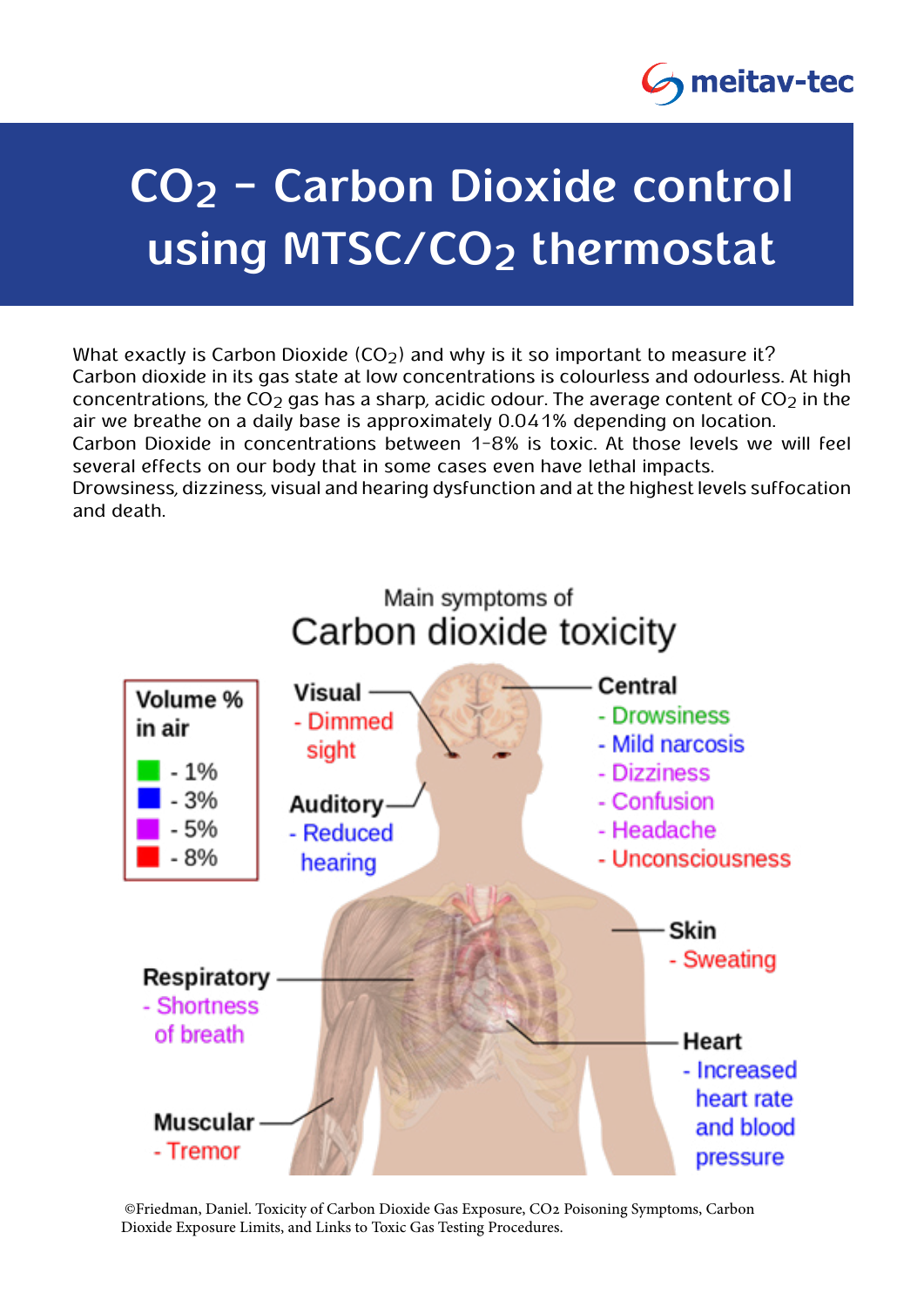The industries today such as food, oil and chemical are using  $CO<sub>2</sub>$  for a variety of reasons and in high concentrations.  $CO<sub>2</sub>$  can also be used for our daily usage refrigeration, food processing, freezing, metalwork and more... In fact, in both its liquid gas and solid form,  $CO<sub>2</sub>$  is used extensively in a multitude of industries and as such knowing a bit more about it. how it reacts with our environment and what it can do to us if we are exposed to it is important.

The causes of  $CO<sub>2</sub>$  related incidents

Because  $CO<sub>2</sub>$  is heavier than air, in relatively high concentrations and without the dispersing effects of wind,  $CO<sub>2</sub>$  can collect in sheltered/pocketed locations, especially around machinery where walkways and corridors may be quite narrow and have dead ends. Poor ventilation is one of the main causes of excessive  $CO<sub>2</sub>$  concentrations in enclosed spaces. It is so important to have the right detection equipment for sensing and handling  $C_{Q2}$ .

## **How can Meitav-tec help?**

 $CO<sub>2</sub>$  Levels are measured as PPM (Parts per Million). You can generally get up to 600ppm indoor without any adverse effects. As you can see in the following chart of indoor air quality, once you get past 1000-1500 ppm you will start noticing adverse effects.

| CO2 [ppm] | <b>Air Quality</b>                                                                                     |
|-----------|--------------------------------------------------------------------------------------------------------|
| 2000      | <b>BAD</b><br>significant increase in<br>drowsiness, tiredness,<br>headache and a<br>common discomfort |
| 1900      |                                                                                                        |
| 1800      |                                                                                                        |
| 1700      |                                                                                                        |
| 1600      |                                                                                                        |
| 1500      |                                                                                                        |
| 1400      |                                                                                                        |
| 1300      |                                                                                                        |
| 1200      |                                                                                                        |
| 1100      |                                                                                                        |
| 1000      | <b>FAIR</b><br>Target indoor range                                                                     |
| 900       |                                                                                                        |
| 800       | GOOD<br>Typical indoor range                                                                           |
| 700       |                                                                                                        |

The lower the  $CO<sub>2</sub>$  levels, the better one can work productivity. This is why it's important to measure and constantly conduct  $CO<sub>2</sub>$  Monitoring within your workplace.

Meitav-tec can advise you for your particular requirement, the right equipment needed to protect your house, business and workforce.

The MTSC/SUPER/CO<sub>2</sub> thermostat Suitable for Fan-Coil, A/C and other HVAC applications. Integrated with temperature &  $CO<sub>2</sub>$  sensor that measures  $CO<sub>2</sub>$  levels, option to choose between two ppm ranges:  $0 \div 1200$  ppm  $\setminus 0 \div 2000$  ppm.

Combined with output signal to a fresh air damper MTSC/SUPER/CO<sub>2</sub> can decide to increase or to reduce your fresh air flow and by that give you a healthier and more suitable environment. This thermostat could help your HVAC system to reduce the  $CO<sub>2</sub>$ PPM value and save energy by minimizing the use of the Fresh Air supply to the required levels.

Damper controlling the fresh air in the room according to the  $CO<sub>2</sub>$  measured value, Working only based on the mode and the set point (whether there is demand or not), the damper will open or close accordingly.